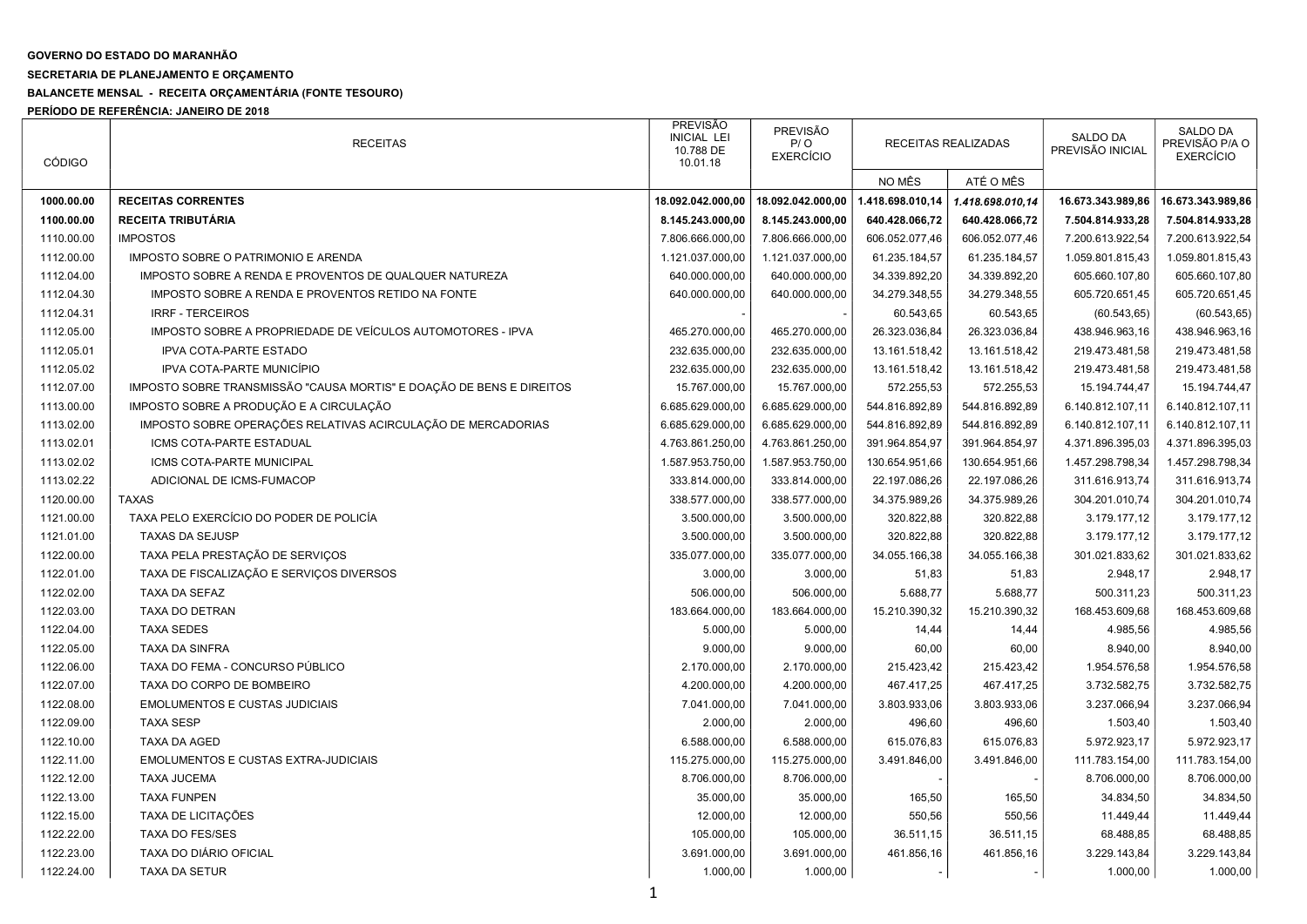| 1122.25.00 | TAXA DE FPDC DIR. CONSUMIDOR                        |                |                |               |               |                 |                 |
|------------|-----------------------------------------------------|----------------|----------------|---------------|---------------|-----------------|-----------------|
| 1122.26.00 | TAXA DE CONT. FISCAL DROGAS                         |                |                | 85,39         | 85,39         | (85, 39)        | (85, 39)        |
| 1122.27.00 | TAXA DA HEMOMAR                                     |                |                |               |               |                 |                 |
| 1122.28.00 | TAXA DO TCFA/MA CONTROLE AMBIENTAL                  | 17.000,00      | 17.000,00      |               |               | 17.000,00       | 17.000,00       |
| 1122.31.00 | OUTRAS TAXAS JUDICIAIS                              | 7.000,00       | 7.000,00       | 448,21        | 448,21        | 6.551,79        | 6.551,79        |
| 1122.32.00 | TAXAS COMUNS ÀS DEMAIS SECRETARIAS                  | 105.000,00     | 105.000,00     | 9.730.888,87  | 9.730.888,87  | (9.625.888, 87) | (9.625.888, 87) |
| 1122.35.00 | FUNDO ESTADUAL DE TRANSP E MOB URB - MOB            | 2.905.000,00   | 2.905.000,00   | 14.245,00     | 14.245,00     | 2.890.755,00    | 2.890.755,00    |
| 1122.37.00 | TAXA DE REGULAÇÃO, CONTROLE E FISCALIZAÇÃO - ARSEMA | 1.000,00       | 1.000,00       | 17,02         | 17,02         | 982,98          | 982,98          |
| 1122.40.00 | AGÊNCIA DE MOBILIDADE URBANA - MOB                  | 29.000,00      | 29.000,00      |               |               | 29.000,00       | 29.000,00       |
| 1200.00.00 | <b>RECEITA DE CONTRIBUICÕES</b>                     |                |                |               |               |                 |                 |
| 1210.00.00 | CONTRIBUICÕES SOCIAIS                               |                |                |               |               |                 |                 |
| 1210.29.00 | CONTRIB. PREVIDÊNCIÁRIA DO REGIME PRÓPRIO           |                |                |               |               |                 |                 |
| 1210.29.01 | CONTRIB. PATRONAL-ATIVO CIVIL                       |                |                |               |               |                 |                 |
| 1210.29.02 | CONTRIB. PATRONAL-ATIVO MILITAR                     |                |                |               |               |                 |                 |
| 1210.29.07 | CONTRIB. SERVIDOR-ATIVO CIVIL                       |                |                |               |               |                 |                 |
| 1210.29.08 | CONTRIB. SERVIDOR-ATIVO MILITAR                     |                |                |               |               |                 |                 |
| 1210.29.09 | CONTRIB. SERVIDOR-INATIVO CIVIL                     |                |                |               |               |                 |                 |
| 1210.29.10 | CONTRIB. SERVIDOR-INATIVO MILITAR                   |                |                |               |               |                 |                 |
| 1210.29.11 | CONTRIB. PENSIONISTA CIVIL                          |                |                |               |               |                 |                 |
| 1210.29.12 | CONTRIB. PENSIONISTA MILITAR                        |                |                |               |               |                 |                 |
| 1210.46.00 | COMP. PREV/REG GERAL E OS REG. PROP. PREV. SERV.    |                |                |               |               |                 |                 |
| 1220.00.00 | CONTRIBUIÇÕES ECONÔMICAS                            |                |                |               |               |                 |                 |
| 1300.00.00 | <b>RECEITA PATRIMONIAL</b>                          | 359.588.000,00 | 359.588.000,00 | 71.336.363,69 | 71.336.363,69 | 288.251.636,31  | 288.251.636,31  |
| 1310.00.00 | RECEITAS IMOBILIÁRIAS                               | 85.000,00      | 85.000,00      | 57.404,37     | 57.404,37     | 27.595,63       | 27.595,63       |
| 1320.00.00 | RECEITAS DE VALORES MOBILIÁRIOS                     | 359.503.000,00 | 359.503.000,00 | 71.278.959,32 | 71.278.959,32 | 288.224.040,68  | 288.224.040,68  |
| 1323.00.00 | PARTICIPAÇÕES                                       | 6.857.000,00   | 6.857.000,00   | 23.988.993,71 | 23.988.993,71 | (17.131.993,71) | (17.131.993,71) |
| 1325.00.00 | REMUNERAÇÃO DE DEPÓSITOS BANCÁRIOS                  | 343.176.000,00 | 343.176.000,00 | 3.280.572,39  | 3.280.572,39  | 339.895.427,61  | 339.895.427,61  |
| 1328.00.00 | OUTRAS RECEITAS DE VALORES MOBILIÁRIOS              | 9.470.000,00   | 9.470.000,00   | 44.009.393,22 | 44.009.393,22 | (34.539.393,22) | (34.539.393,22) |
| 1330.00.00 | RECEITA DE CONCESSÕES E PERMISSÕES                  |                |                |               |               |                 |                 |
| 1340.00.00 | COMPENSACÕES FINANCEIRAS                            |                |                |               |               |                 |                 |
| 1390.00.00 | <b>OUTRAS RECEITAS PATRIMONIAIS</b>                 |                |                |               |               |                 |                 |
| 1600.00.00 | <b>RECEITA DE SERVIÇOS</b>                          | 37.000,00      | 37.000,00      | 246,00        | 246,00        | 36.754,00       | 36.754,00       |
| 1600.01.00 | SERVIÇOS COMERCIAIS                                 | 37.000,00      | 37.000,00      | 246,00        | 246,00        | 36.754,00       | 36.754,00       |
| 1600.02.00 | SERVIÇOS FINANCEIROS                                |                |                |               |               |                 |                 |
| 1600.06.00 | SERVIÇOS PORTUÁRIOS                                 |                |                |               |               |                 |                 |
| 1600.12.00 | RECEITAS JUDICIAIS                                  |                |                |               |               |                 |                 |
| 1600.13.00 | SERVIÇOS ADMINISTRATIVOS                            |                |                |               |               |                 |                 |
| 1600.16.00 | SERVIÇOS EDUCACIONAIS                               |                |                |               |               |                 |                 |
| 1600.17.00 | SERVIÇOS AGROPECURIOS                               |                |                |               |               |                 |                 |
| 1600.30.00 | SERVIÇOS DE TRÂNSITO                                |                |                |               |               |                 |                 |
| 1600.40.00 | SERVIÇOS AMBIENTAIS                                 |                |                |               |               |                 |                 |
| 1600.99.00 | OUTROS SERVIÇOS                                     |                |                |               |               |                 |                 |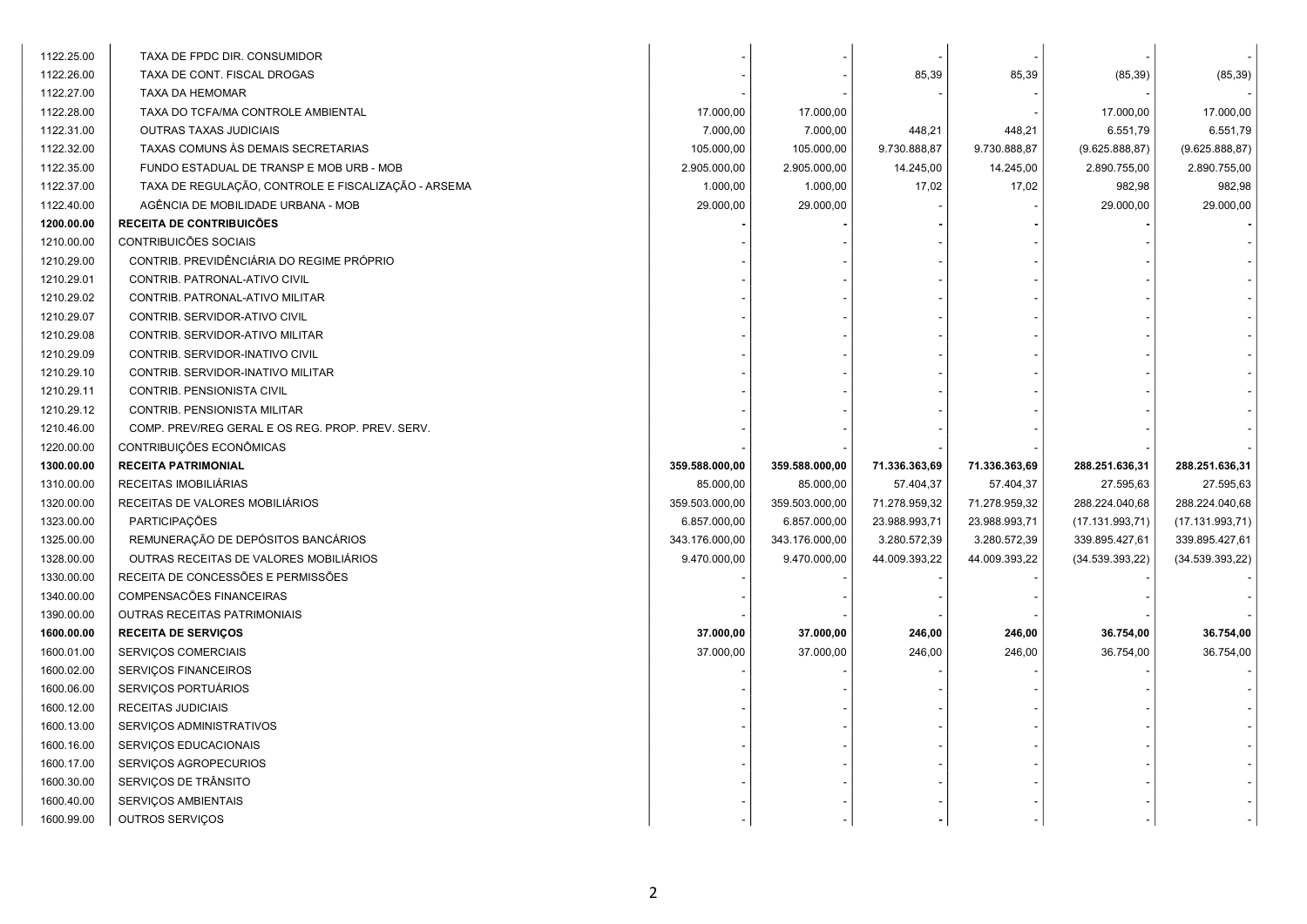| 1700.00.00               | TRANSFERÊNCIAS CORRENTES                                                                 | 9.260.890.000,00                | 9.260.890.000,00               | 678.050.178,45 | 678.050.178,45 | 8.582.839.821,55                | 8.582.839.821,55                |
|--------------------------|------------------------------------------------------------------------------------------|---------------------------------|--------------------------------|----------------|----------------|---------------------------------|---------------------------------|
| 1720.00.00               | TRANSFERÊNCIAS INTERGOVERNAMENTAIS                                                       | 9.218.841.000,00                | 9.218.841.000,00               | 676.346.615,46 | 676.346.615,46 | 8.542.494.384,54                | 8.542.494.384,54                |
| 1721.00.00               | TRANSFERÊNCIAS DA UNIÃO                                                                  | 7.885.639.000,00                | 7.885.639.000,00               | 615.393.426,15 | 615.393.426,15 | 7.270.245.573,85                | 7.270.245.573,85                |
| 1721.01.00               | PARTICIPAÇÃO NA RECEITA DA UNIÃO                                                         | 6.857.000.000,00                | 6.857.000.000,00               | 575.515.261,91 | 575.515.261,91 | 6.281.484.738,09                | 6.281.484.738,09                |
| 1721.01.01               | COTA-PARTE DO FUNDO DE PARTICIPAÇÃO DOS ESTADOS                                          | 6.750.000.000,00                | 6.750.000.000,00               | 557.267.361,69 | 557.267.361,69 | 6.192.732.638,31                | 6.192.732.638,31                |
| 1721.01.12               | COTA-PARTE DO IMPOSTO SOBRE PRODUTOS INDUSTRIALIZADOS-IPI                                | 63.000.000,00                   | 63.000.000,00                  | 5.657.363,85   | 5.657.363,85   | 57.342.636,15                   | 57.342.636,15                   |
|                          | COTA-PARTE ESTADOS                                                                       | 47.250.000,00                   | 47.250.000,00                  | 4.243.022,89   | 4.243.022,89   | 43.006.977,11                   | 43.006.977,11                   |
|                          | COTA-PARTE MUNICÍPIOS                                                                    | 15.750.000,00                   | 15.750.000,00                  | 1.414.340,96   | 1.414.340,96   | 14.335.659,04                   | 14.335.659,04                   |
| 1721.01.13               | CONTRIBUIÇÃO DE INTERVENÇÃO NO DOMÍNIO ECONÔMICO                                         | 44.000.000,00                   | 44.000.000,00                  | 12.590.278,25  | 12.590.278,25  | 31.409.721,75                   | 31.409.721,75                   |
|                          | <b>COTA-PARTE ESTADOS</b>                                                                | 33.000.000,00                   | 33.000.000,00                  | 9.442.708,69   | 9.442.708,69   | 23.557.291,31                   | 23.557.291,31                   |
|                          | COTA-PARTE MUNICÍPIOS                                                                    | 11.000.000,00                   | 11.000.000,00                  | 3.147.569,56   | 3.147.569,56   | 7.852.430,44                    | 7.852.430,44                    |
| 1721.01.30               | COTA-PARTE CONTRIB. SAL. EDUC. QUOT. EST/FEDERAL                                         |                                 |                                |                |                |                                 |                                 |
| 1721.01.32               | COTA-PARTE IMPOSTOS/O.C. CAMB. E SEG. T.V.M. COMER. OURO                                 |                                 |                                | 258,12         | 258,12         | (258, 12)                       | (258, 12)                       |
| 1721.01.99               | OUTRAS TRANSFERÊNCIAS DA UNIÃO                                                           |                                 |                                |                |                |                                 |                                 |
| 1721.09.00               | TRANSFERÊNCIAS DA UNIÃO                                                                  |                                 |                                |                |                |                                 |                                 |
| 1721.22.00               | TRANSFERÊNCIA DA COMPENSAÇÃO FINANCEIRA                                                  | 135.860.000,00                  | 135.860.000,00                 | 7.267.859,00   | 7.267.859,00   | 128.592.141,00                  | 128.592.141,00                  |
| 1721.22.11               | COTA-PARTE COMPENS. FINANC. RECUR. HÍDRICOS CFRH                                         | 18.653.000,00                   | 18.653.000,00                  |                |                | 18.653.000,00                   | 18.653.000,00                   |
| 1721.22.20               | COTA-PARTE COMP. FINAC. RECUR. MINERAIS CFEM                                             | 498.000,00                      | 498.000,00                     | 58.610,42      | 58.610,42      | 439.389,58                      | 439.389,58                      |
| 1721.22.70               | COTA-PARTE FUNDO ESPECIAL DO PETRÓLEO - FEP                                              | 116.709.000,00                  | 116.709.000,00                 | 7.209.248,58   | 7.209.248,58   | 109.499.751,42                  | 109.499.751,42                  |
|                          |                                                                                          |                                 |                                |                |                |                                 |                                 |
| 1721.33.00               | TRANSFERÊNCIAS DE RECURSOS DO SISTEMA ÚNICO DE SAÚDE-SUS FUNDO A FUNDO<br>ATENÇÃO BÁSICA | 394.123.000,00                  | 394.123.000,00                 | 28.573.938,54  | 28.573.938,54  | 365.549.061,46                  | 365.549.061,46                  |
| 1721.33.11               | ATENÇÃO DE MAC AMBULATORIAL E HOSPITALAR                                                 | 2.891.000,00                    | 2.891.000,00<br>357.107.000,00 |                |                | 2.891.000,00                    | 2.891.000,00                    |
| 1721.33.12<br>1721.33.13 | VIGILANCIA EM SAUDE                                                                      | 357.107.000,00<br>27.708.000,00 | 27.708.000,00                  | 28.573.938,54  | 28.573.938,54  | 328.533.061,46<br>27.708.000,00 | 328.533.061,46<br>27.708.000,00 |
| 1721.33.14               | ASSISTENCIA FARMACEUTICA                                                                 | 6.417.000,00                    | 6.417.000,00                   |                |                | 6.417.000,00                    | 6.417.000,00                    |
| 1721.33.15               | GESTÃO DO SUS                                                                            |                                 |                                |                |                |                                 |                                 |
| 1721.35.00               | TRANSFERÊNCIAS DE REC. DO FUNDO NACIONAL DO DESENV. EDUCAÇÃO - FNDE                      | 120.021.000,00                  | 120.021.000,00                 |                |                | 120.021.000,00                  | 120.021.000,00                  |
| 1721.35.01               | TRANSFERÊNCIA DO SALÁRIO EDUCAÇÃO                                                        | 45.546.000,00                   | 45.546.000,00                  |                |                | 45.546.000,00                   | 45.546.000,00                   |
| 1721.35.06               | <b>MERENDA ESCOLAR</b>                                                                   | 45.101.000,00                   | 45.101.000,00                  |                |                | 45.101.000,00                   | 45.101.000,00                   |
| 1721.35.99               | OUTRAS TRANSF. DO FNDE                                                                   | 29.374.000,00                   | 29.374.000,00                  |                |                | 29.374.000,00                   | 29.374.000,00                   |
| 1721.36.00               | TRANSFERÊNCIA FINANCEIRA DO ICMS DESONERAÇÃO                                             | 24.552.000,00                   | 24.552.000,00                  | 2.004.067,50   | 2.004.067,50   | 22.547.932,50                   | 22.547.932,50                   |
| 1721.99.00               | OUTRAS TRANSFERÊNCIAS DA UNIÃO                                                           | 354.083.000,00                  | 354.083.000,00                 | 2.032.299,20   | 2.032.299,20   | 352.050.700,80                  | 352.050.700,80                  |
| 1721.99.10               | <b>CONVÊNIOS</b>                                                                         | 354.083.000,00                  | 354.083.000,00                 | 2.032.299,20   | 2.032.299,20   | 352.050.700,80                  | 352.050.700,80                  |
| 1721.99.30               | AUXILIO FINANCEIRO PARA FOMENTO E EXPORTAÇÕES                                            |                                 |                                |                |                |                                 |                                 |
| 1723.00.00               | TRANSFERÊNCIAS DE MUNICÍPIOS                                                             |                                 |                                |                |                |                                 |                                 |
| 1724.00.00               | TRANSFERÊNCIAS MULTIGOVERNAMENTAIS                                                       | 1.333.202.000,00                | 1.333.202.000,00               | 60.953.189,31  | 60.953.189,31  | 1.272.248.810,69                | 1.272.248.810,69                |
| 1724.01.00               | TRANSFÊRENCIAS DE RECURSOS - FUNDEB                                                      | 679.933.000,00                  | 679.933.000,00                 | 60.953.189,31  | 60.953.189,31  | 618.979.810,69                  | 618.979.810,69                  |
| 1724.02.00               | TRANSFERÊNCIA DE RECURSOS DA COMPLEMENTAÇÃO DA UNIÃO AO FUNDEB                           | 653.269.000,00                  | 653.269.000,00                 |                |                | 653.269.000,00                  | 653.269.000,00                  |
| 1730.00.00               | TRANSFERÊNCIAS DE INSTITUIÇÕES PRIVADAS                                                  | 42.049.000,00                   | 42.049.000,00                  | 1.703.562,99   | 1.703.562,99   | 40.345.437,01                   | 40.345.437,01                   |
| 1750.00.00               | TRANSFERÊNCIAS DE PESSOAS                                                                |                                 |                                |                |                |                                 |                                 |
| 1760.00.00               | TRANSFERENCIAS DE CONVENIOS                                                              |                                 |                                |                |                |                                 |                                 |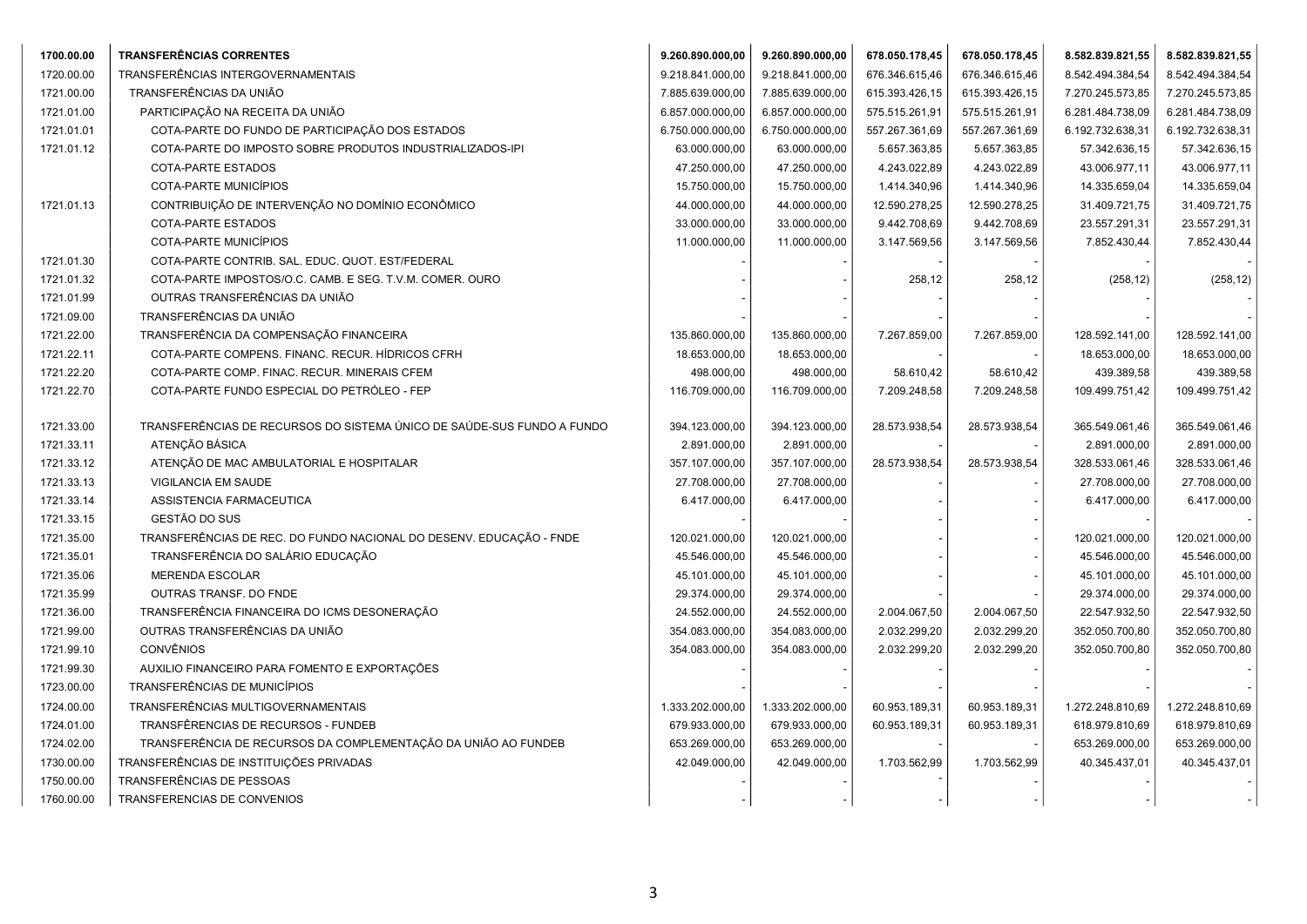| 1900.00.00 | <b>OUTRAS RECEITAS CORRENTES</b>                   | 326.284.000,00 | 326.284.000,00 | 28.883.155,28 | 28.883.155,28 | 297.400.844,72 | 297.400.844,72 |
|------------|----------------------------------------------------|----------------|----------------|---------------|---------------|----------------|----------------|
| 1910.00.00 | MULTAS E JUROS DE MORA                             | 60.002.000,00  | 60.002.000,00  | 7.818.998,53  | 7.818.998,53  | 52.183.001,47  | 52.183.001,47  |
| 1911.00.00 | MULTAS E JUROS DE MORA/TRIBUTOS                    | 58.940.000,00  | 58.940.000,00  | 7.739.504,83  | 7.739.504,83  | 51.200.495,17  | 51.200.495,17  |
| 1911.10.00 | MULTAS E JUROS DE MORA DO ICMS                     | 27.036.000,00  | 27.036.000,00  | 3.679.825,20  | 3.679.825,20  | 23.356.174,80  | 23.356.174,80  |
| 1911.12.00 | MULTAS E JUROS MORA DIV. ATIVA                     | 3.421.000,00   | 3.421.000,00   | 385.062,03    | 385.062,03    | 3.035.937,97   | 3.035.937,97   |
| 1911.13.00 | MULTAS E JUROS DE MORADO ITCD                      | 133.000,00     | 133.000,00     | 4.035,87      | 4.035,87      | 128.964,13     | 128.964,13     |
| 1911.14.00 | MULTAS E JUROS DE MORADO FUMACOP                   | 158.000,00     | 158.000,00     | 2.704,83      | 2.704,83      | 155.295,17     | 155.295,17     |
| 1911.16.00 | MULTAS E JUROS DE MORA DO IPVA                     | 4.214.000,00   | 4.214.000,00   | 160.446,50    | 160.446,50    | 4.053.553,50   | 4.053.553,50   |
| 1911.17.00 | INDENIZAÇÕES                                       |                |                |               |               |                |                |
| 1911.18.00 | <b>RESTITUIÇÕES</b>                                |                |                |               |               |                |                |
| 1911.19.00 | MULTAS DE TRÂNSITO                                 | 14.098.000,00  | 14.098.000,00  | 1.921.679,61  | 1.921.679,61  | 12.176.320,39  | 12.176.320,39  |
| 1911.19.01 | MULTA ESTADUAL DE TRÂNSITO - DETRAN                | 9.672.000,00   | 9.672.000,00   | 1.556.142,72  | 1.556.142,72  | 8.115.857,28   | 8.115.857,28   |
| 1911.19.02 | PARCELA MULTA ESTADUAL - PM                        | 434.000,00     | 434.000,00     | 63.805,00     | 63.805,00     | 370.195,00     | 370.195,00     |
| 1911.19.03 | PARCELA MULTA MUNICIPAL - DETRAN                   | 1.298.000,00   | 1.298.000,00   | 129.380,00    | 129.380,00    | 1.168.620,00   | 1.168.620,00   |
| 1911.19.04 | PARCELA MULTA MUNICIPAL - PM                       | 18.000,00      | 18.000,00      | 900,00        | 900,00        | 17.100,00      | 17.100,00      |
| 1911.19.05 | MULTA ESTADUAL DE TRÂNSITO INTERESTADUAL           | 2.676.000,00   | 2.676.000,00   | 171.451,89    | 171.451,89    | 2.504.548,11   | 2.504.548,11   |
| 1911.24.00 | MULTAS E JUROS DE MORA DO ICMS - MUNICÍPIO         | 3.590.000,00   | 3.590.000,00   | 480.035,08    | 480.035,08    | 3.109.964,92   | 3.109.964,92   |
| 1911.25.00 | MULTAS E JUROS DE MORA DO IPVA - MUNICÍPIO         | 1.519.000,00   | 1.519.000,00   | 149.231,81    | 149.231,81    | 1.369.768,19   | 1.369.768,19   |
| 1911.26.00 | MULTAS E JUROS DE MORA DIV. ATIVA - MUNICÍPIO      | 370.000,00     | 370.000,00     | 52.002,35     | 52.002,35     | 317.997,65     | 317.997,65     |
| 1911.99.00 | MULTAS E JUROS DEMORA - OUTROS TRIBUTOS            | 4.401.000,00   | 4.401.000,00   | 904.481,55    | 904.481,55    | 3.496.518,45   | 3.496.518,45   |
| 1919.00.00 | MULTAS E JUROS DE MORA DE OUTRAS RECEITAS          | 1.062.000,00   | 1.062.000,00   | 79.493,70     | 79.493,70     | 982.506,30     | 982.506,30     |
| 1919.16.00 | FUNDO DE MODERNIZAÇÃO DO TCE                       | 999.000,00     | 999.000,00     | 74.923,70     | 74.923,70     | 924.076,30     | 924.076,30     |
| 1919.18.00 | MINISTÉRIO PÚBLICO ESTADUAL                        | 2.000,00       | 2.000,00       |               |               | 2.000,00       | 2.000,00       |
| 1919.20.00 | SECRETARIA DE ESTADO DA SEGURANÇA PÚBLICA          | 2.000,00       | 2.000,00       |               |               | 2.000,00       | 2.000,00       |
| 1919.22.00 | MULTAS CONTRATUAIS - SEFAZ                         | 16.000,00      | 16.000,00      | 300,00        | 300,00        | 15.700,00      | 15.700,00      |
| 1919.99.00 | <b>OUTRAS MULTAS</b>                               | 43.000,00      | 43.000,00      | 4.270,00      | 4.270,00      | 38.730,00      | 38.730,00      |
| 1920.00.00 | INDENIZAÇÕES E RESTITUIÇÕES                        | 129.730.000,00 | 129.730.000,00 | 1.162.041,15  | 1.162.041,15  | 128.567.958,85 | 128.567.958,85 |
| 1921.00.00 | <b>INDENIZAÇÕES</b>                                | 129.730.000,00 | 129.730.000,00 | 1.053.062,86  | 1.053.062,86  | 128.676.937,14 | 128.676.937,14 |
| 1921.01.00 | COMPENSAÇÃO FINANCEIRA P/ OUTROS RECURSOS HÍDRICOS |                |                |               |               |                |                |
| 1921.03.00 | COMPENSAÇÃO FINANCEIRA ÓLEO BRUTO                  |                |                |               |               |                |                |
| 1921.09.00 | OUTRAS INDENIZAÇÕES E RESTITUIÇÕES                 | 129.216.000,00 | 129.216.000,00 | 1.053.062,86  | 1.053.062,86  | 128.162.937,14 | 128.162.937,14 |
| 1921.99.00 | OUTRAS INDENIZAÇÕES                                | 514.000,00     | 514.000,00     |               |               | 514.000,00     | 514.000,00     |
| 1922.00.00 | <b>RESTITUIÇÕES</b>                                |                |                | 108.978,29    | 108.978,29    | (108.978,29)   | (108.978, 29)  |
| 1922.10.00 | COMPENSAÇÃO PREVIDENCIÁRIA                         |                |                |               |               |                |                |
| 1922.99.00 | OUTRAS RESTITUIÇÕES                                |                |                | 108.978,29    | 108.978,29    | (108.978,29)   | (108.978, 29)  |
| 1930.00.00 | RECEITA DA DÍVIDA ATIVA                            | 57.623.000,00  | 57.623.000,00  | 7.179.073,12  | 7.179.073,12  | 50.443.926,88  | 50.443.926,88  |
| 1931.00.00 | RECEITA DA DÍVIDA ATIVA TRIBUTÁRIA                 | 34.509.000,00  | 34.509.000,00  | 4.363.919,04  | 4.363.919,04  | 30.145.080,96  | 30.145.080,96  |
| 1931.10.00 | RECEITA DA DIVIDA ATIVA TRIBUTARIA                 |                |                |               |               |                |                |
| 1931.11.00 | RECEITA DA DIVIDA ATIVA DO ICMS                    | 7.383.000,00   | 7.383.000,00   | 1.016.634,22  | 1.016.634,22  | 6.366.365,78   | 6.366.365,78   |
| 1931.14.00 | RECEITA DA DÍVIDA ATIVA DO IPVA                    | 27.126.000,00  | 27.126.000,00  | 3.347.284,82  | 3.347.284,82  | 23.778.715,18  | 23.778.715,18  |
| 1931.99.00 | RECEITA DA DÍVIDA ATIVA DE OUTROS TRIBUTOS         |                |                |               |               |                |                |
| 1932.00.00 | RECEITA DA DÍVIDA ATIVA PARTE MUNICÍPIO.           | 23.114.000,00  | 23.114.000,00  | 2.815.154,08  | 2.815.154,08  | 20.298.845,92  | 20.298.845,92  |
| 1990.00.00 | RECEITAS DIVERSAS                                  | 78.929.000,00  | 78.929.000,00  | 12.723.042,48 | 12.723.042,48 | 66.205.957,52  | 66.205.957,52  |
| 1990.01.00 | OUTRAS RECEITAS DIVERSAS                           | 78.884.000,00  | 78.884.000,00  | 12.715.515,64 | 12.715.515,64 | 66.168.484,36  | 66.168.484,36  |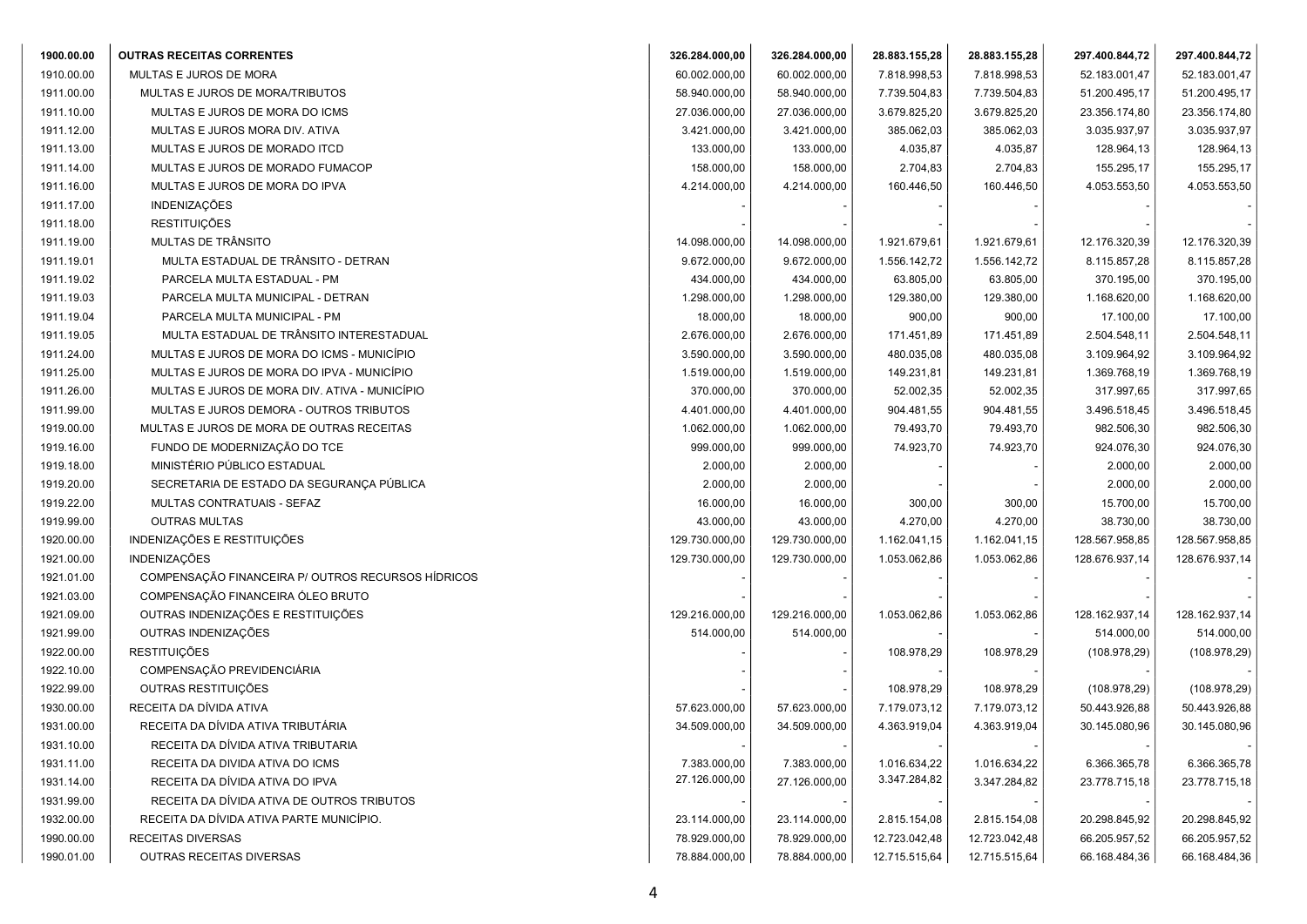| 1990.01.01 | JUNTA COMERCIAL DO MARANHÃO                         | 9.247.000,00     | 9.247.000,00     | 790.378,11    | 790.378,11    | 8.456.621,89     | 8.456.621,89     |
|------------|-----------------------------------------------------|------------------|------------------|---------------|---------------|------------------|------------------|
| 1990.01.02 | FUNDO DES. AGROIND. DO ESTADO - FEDAGRO             | 1.302.000,00     | 1.302.000,00     |               |               | 1.302.000,00     | 1.302.000,00     |
| 1990.01.03 | FUNDO DE MODERNIZAÇÃO DO TCE                        | 2.800.000,00     | 2.800.000,00     | 1.490,45      | 1.490,45      | 2.798.509,55     | 2.798.509,55     |
| 1990.01.05 | FUNDO DE FORTALECIMENTO DA ADM. TRIBUTÁRIA - FUNAT  | 15.000.000,00    | 15.000.000,00    | 1.694.637,22  | 1.694.637,22  | 13.305.362,78    | 13.305.362,78    |
| 1990.01.06 | FUNDO ESTADUAL DE DESENVOLVIMENTO INDUSTRIAL        | 38.600.000,00    | 38.600.000,00    | 2.186.506,63  | 2.186.506,63  | 36.413.493,37    | 36.413.493,37    |
| 1990.01.07 | FUNDO DE PROTEÇÃO E DEFESA DO CONSUMIDOR            | 850.000,00       | 850.000,00       | 86.075,93     | 86.075,93     | 763.924,07       | 763.924,07       |
| 1990.01.08 | FUNDO ESPECIAL LEGISLATIVO - FUNDEG                 | 2.000.000,00     | 2.000.000,00     | 10,00         | 10,00         | 1.999.990,00     | 1.999.990,00     |
| 1990.01.09 | AGÊNCIA ESTADUAL DE DEFESA AGROPECUÁRIA - AGED      | 234.000,00       | 234.000,00       | 17.307,05     | 17.307,05     | 216.692,95       | 216.692,95       |
| 1990.01.10 | FUNOD DA CULTURA DO MARANHÃO - FENDEC-MA            | 1.939.000,00     | 1.939.000,00     |               |               | 1.939.000,00     | 1.939.000,00     |
| 1990.01.12 | FUNDO ESTADUAL DE PENSÃO E APOSENTADORIA            |                  |                  |               |               |                  |                  |
| 1990.01.13 | FUNDO DOS BENEFÍCIOS DOS SERVIDORES - FUNBEM        |                  |                  |               |               |                  |                  |
| 1990.01.14 | TRIBUNAL DE CONTAS DO ESTADO - TCE                  | 19.000,00        | 19.000,00        | 2.210,60      | 2.210,60      | 16.789,40        | 16.789,40        |
| 1990.01.15 | SECRETARIA DE VIGILÂNCIA SANITÁRIA - SUVISA         | 333.000,00       | 333.000,00       | 20.000,00     | 20.000,00     | 313.000,00       | 313.000,00       |
| 1990.01.16 | TRIBUNAL DE JUSTICA DO ESTADO - FERJ                |                  |                  |               |               |                  |                  |
| 1990.01.18 | MINISTÉRIO PÚBLICO - PGJ                            | 2.632.000,00     | 2.632.000,00     | 983,18        | 983,18        | 2.631.016,82     |                  |
| 1990.01.20 | FUNDO DE APARELHAMENTO DE DEF PUBLICA - FADEP       | 100.000,00       | 100.000,00       |               |               | 100.000,00       |                  |
| 1990.01.99 | <b>OUTRAS RECEITAS</b>                              | 3.828.000,00     | 3.828.000,00     | 7.915.916,47  | 7.915.916,47  | (4.087.916, 47)  | (4.087.916, 47)  |
| 1990.02.00 | ENCARGOS LEG P/ INSCRIÇÃO DÍV. ATIVA E REC ONUS SUC | 45.000,00        | 45.000,00        | 7.526,84      | 7.526,84      | 37.473,16        | 37.473,16        |
| 1990.02.03 | RECEITA DEFENSORIA                                  | 45.000,00        | 45.000,00        | 7.526,84      | 7.526,84      | 37.473,16        | 37.473,16        |
| 1990.05.00 | SALDOS DE EXERCÍCIOS ANTERIORES                     |                  |                  |               |               |                  |                  |
| 2000.00.00 | <b>RECEITAS DE CAPITAL</b>                          | 1.728.789.000,00 | 1.728.789.000,00 | 71.717.877,81 | 71.717.877,81 | 1.657.071.122,19 | 1.657.071.122,19 |
| 2100.00.00 | OPERAÇÕES DE CRÉDITO                                | 843.167.000,00   | 843.167.000,00   | 71.717.877,81 | 71.717.877,81 | 771.449.122,19   | 771.449.122,19   |
| 2110.00.00 | OPERAÇÕES DE CRÉDITO INTERNAS                       | 843.167.000,00   | 843.167.000,00   | 71.717.877,81 | 71.717.877,81 | 771.449.122,19   | 771.449.122,19   |
| 2120.00.00 | OPERAÇÕES DE CRÉDITO EXTERNAS                       |                  |                  |               |               |                  |                  |
| 2200.00.00 | ALIENAÇÃO DE BENS                                   |                  |                  |               |               |                  |                  |
| 2210.00.00 | ALIENAÇÃO DE BENS MÓVEIS                            |                  |                  |               |               |                  |                  |
| 2220.00.00 | ALIENAÇÃO DE BENS IMÓVEIS                           |                  |                  |               |               |                  |                  |
| 2300.00.00 | AMORTIZAÇÕES DE EMPRÉSTIMOS                         |                  |                  |               |               |                  |                  |
| 2310.00.00 | DE EMPRESTIMOS                                      |                  |                  |               |               |                  |                  |
| 2320.00.00 | DE FINANCIAMENTOS                                   |                  |                  |               |               |                  |                  |
| 2400.00.00 | TRANSFERÊNCIAS DE CAPITAL                           | 235.000.000,00   | 235.000.000,00   |               |               | 235.000.000,00   | 235.000.000,00   |
| 2420.00.00 | TRANSFERÊNCIAS INTERGOVERNAMENTAIS                  | 235.000.000,00   | 235.000.000,00   |               |               | 235.000.000,00   | 235.000.000,00   |
| 2421.00.00 | TRANSFERÊNCIAS DA UNIÃO                             | 235.000.000,00   | 235.000.000,00   |               |               | 235.000.000,00   | 235.000.000,00   |
| 2421.09.00 | OUTRAS TRANSFERÊNCIAS DA UNIÃO                      | 235.000.000,00   | 235.000.000,00   |               |               | 235.000.000,00   | 235.000.000,00   |
| 2421.09.04 | CONVÊNIO COM ÓRGÃOS FEDERAIS/FES/SES                |                  |                  |               |               |                  |                  |
| 2421.09.26 | MS/FNS/SES/AQUISIÇÃO DE BENS MÓVEIS                 |                  |                  |               |               |                  |                  |
| 2421.09.32 | CONTRATO DE REPASSE MINIST. TURISMO/SECID           |                  |                  |               |               |                  |                  |
| 2421.09.33 | CONTRATO DE REPASSE MDA/CEF/SAGRIMA                 |                  |                  |               |               |                  |                  |
| 2421.09.99 | OUTRAS TRANSFERÊNCIAS DA UNIÃO                      | 235.000.000,00   | 235.000.000,00   |               |               | 235.000.000,00   | 235.000.000,00   |
| 2430.00.00 | TRANSFERÊNCIAS DE INSTITUIÇÕES PRIVADAS             |                  |                  |               |               |                  |                  |
| 2500.00.00 |                                                     |                  |                  |               |               |                  |                  |
|            | OUTRAS RECEITAS DE CAPITAL                          | 650.622.000,00   | 650.622.000,00   |               |               | 180.000.000,00   | 180.000.000,00   |
| 2570.00.00 | RECEITAS ORCAMENTARIAS A ESPECIFICAR                | 470.622.000,00   | 470.622.000,00   |               |               |                  |                  |